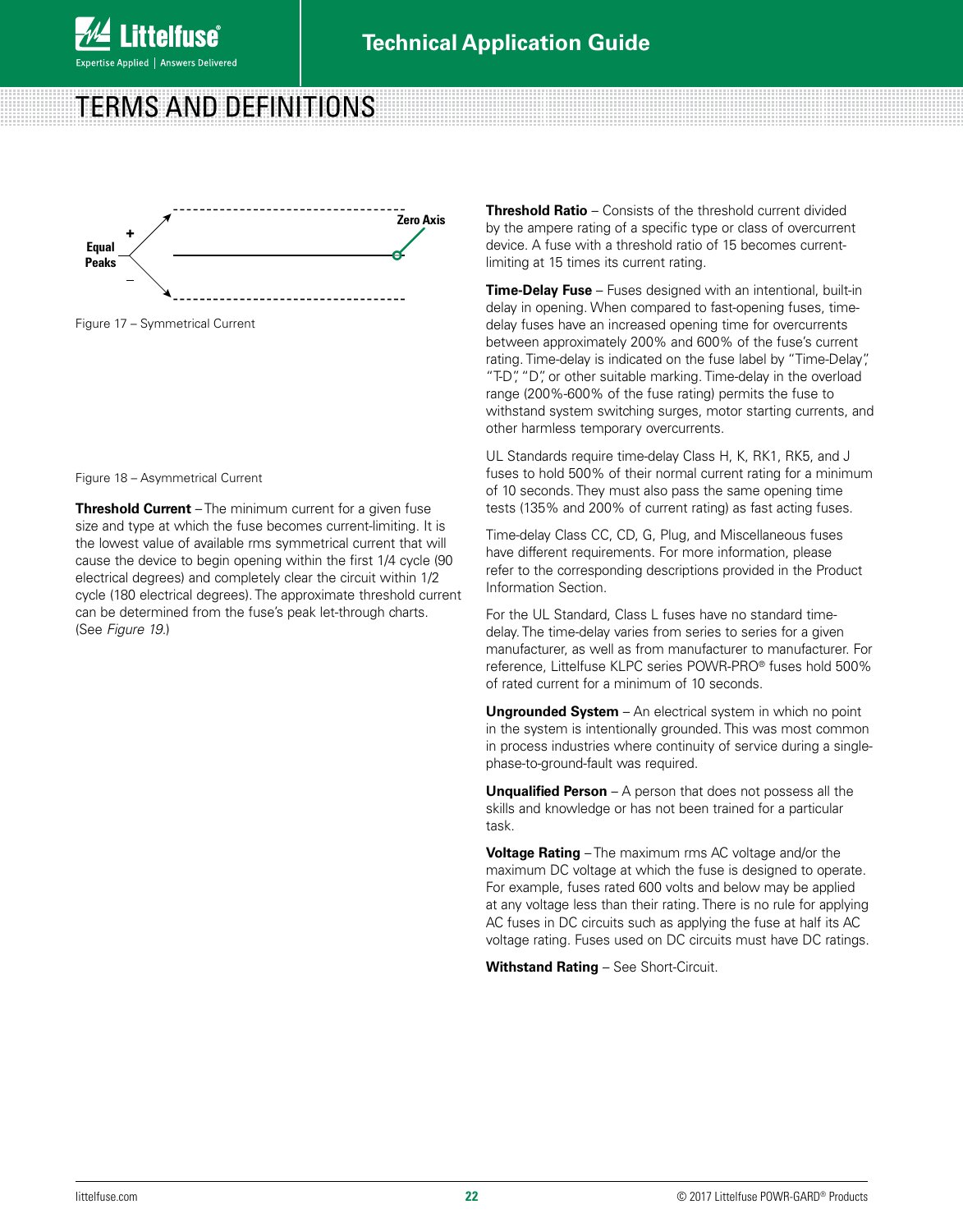BACK-UP MOTOR RUNNING PROTECTION (USED WITH PROPERLY

# MOTOR PROTECTION TABLES

### **Selection of Class RK5 Fuses (FLNR\_ID / FLSR\_ID / IDSR Series) or POWR-PRO® Class RK1 Fuses (LLNRK / LLSRK / LLSRK\_ID Series) Based on Motor Full Load Amps**

#### *Using AC Motor Protection Tables to Select Fuse Ratings*

Time-delay RK1 and RK5 fuse ratings selected in accordance with the following recommendations also meet NEC® requirements for Motor Branch circuit and Short-Circuit Protection.

#### *Selecting Fuses for Motor Running Protection Based on Motor Horsepower*

Motor horsepower and motor Full Load Amperes (FLA) shown are taken from NEC® Tables 430.248 through 430.250 covering standard speed AC motors with normal torque characteristics. Fuse ratings for motors with special characteristics may need to vary from given values.

If motor running protection will be provided by the fuses, select fuse ratings for correct type of motor from Motor Protection Table Columns headed, "Without Overload Relays."

If overload relays will provide principal motor running protection, select fuse ratings for correct type of motor from Motor Protection Table Columns headed, "Back-up Running Protection" or "With Overload Relays." Fuse ratings selected from these columns coordinate with most UL Class 10 and 20 overload relays which covers over 90% of motor applications.

#### *Selecting Fuses for Motor Running Protection Based on Motor Actual Full Load Currents*

Better protection is achieved when fuse ratings are based on motor actual FLA obtained from motor nameplates. Locate motor nameplate FLA in the column appropriate for the type of motor and type of protection required. Then select the corresponding ampere rating of the fuse from the first column of that line.

| <b>TIME DELAY</b>                                   | OVERLOAD RELAYS)<br>MOTOR FULL-LOAD AMPS                                                                          |                                                                                                                      | SIZED OVERLOAD RELAYS)<br>MOTOR FULL-LOAD AMPS                                                                    |                                                                                                                     |  |  |
|-----------------------------------------------------|-------------------------------------------------------------------------------------------------------------------|----------------------------------------------------------------------------------------------------------------------|-------------------------------------------------------------------------------------------------------------------|---------------------------------------------------------------------------------------------------------------------|--|--|
| <b>UL CLASS RK1</b><br>OR RK5 FUSE<br>AMPERE RATING | <b>MOTOR SERVICE</b><br><b>FACTOR OF 1.15 OR</b><br><b>GREATER OR WITH</b><br><b>TEMP. RISE NOT</b><br>OVER 40°C. | <b>MOTOR SERVICE</b><br><b>FACTOR LESS</b><br><b>THAN 1.15 OR</b><br>WITH TEMP. RISE<br><b>GREATER</b><br>THAN 40°C. | <b>MOTOR SERVICE</b><br><b>FACTOR OF 1.15 OR</b><br><b>GREATER OR WITH</b><br><b>TEMP. RISE NOT</b><br>OVER 40°C. | <b>MOTOR SERVICE</b><br><b>FACTOR LESS</b><br><b>THAN 1.15 OR</b><br>WITH TEMP. RISE<br><b>GREATER</b><br>THAN 40°C |  |  |
| ⅓0                                                  | $0.08 - 0.09$                                                                                                     | $0.09 - 0.10$                                                                                                        | $0 - 0.08$                                                                                                        | $0 - 0.09$                                                                                                          |  |  |
| $\frac{1}{8}$                                       | $0.10 - 0.11$                                                                                                     | $0.11 - 0.125$                                                                                                       | $0.09 - 0.10$                                                                                                     | $0.10 - 0.11$                                                                                                       |  |  |
| $\frac{15}{100}$                                    | $0.12 - 0.15$                                                                                                     | $0.14 - 0.15$                                                                                                        | $0.11 - 0.12$                                                                                                     | $0.12 - 0.13$                                                                                                       |  |  |
| $\frac{2}{10}$                                      | $0.16 - 0.19$                                                                                                     | $0.18 - 0.20$                                                                                                        | $0.13 - 0.16$                                                                                                     | $0.14 - 0.17$                                                                                                       |  |  |
| $\frac{1}{4}$                                       | $0.20 - 0.23$                                                                                                     | 0.22-0.25                                                                                                            | $0.17 - 0.20$                                                                                                     | $0.18 - 0.22$                                                                                                       |  |  |
| $\frac{3}{10}$                                      | $0.24 - 0.30$                                                                                                     | $0.27 - 0.30$                                                                                                        | $0.21 - 0.24$                                                                                                     | $0.23 - 0.26$                                                                                                       |  |  |
| $\frac{4}{10}$                                      | $0.32 - 0.39$                                                                                                     | $0.35 - 0.40$                                                                                                        | $0.25 - 0.32$                                                                                                     | $0.27 - 0.35$                                                                                                       |  |  |
| $\frac{1}{2}$                                       | $0.40 - 0.47$                                                                                                     | $0.44 - 0.50$                                                                                                        | $0.33 - 0.40$                                                                                                     | $0.36 - 0.43$                                                                                                       |  |  |
| $\frac{6}{10}$                                      | $0.48 - 0.60$                                                                                                     | $0.53 - 0.60$                                                                                                        | $0.41 - 0.48$                                                                                                     | $0.44 - 0.52$                                                                                                       |  |  |
| $\frac{8}{10}$                                      | 0.64-0.79                                                                                                         | $0.70 - 0.80$                                                                                                        | $0.49 - 0.64$                                                                                                     | $0.53 - 0.70$                                                                                                       |  |  |
| 1                                                   | $0.80 - 0.89$                                                                                                     | 0.87-0.97                                                                                                            | $0.65 - 0.80$                                                                                                     | $0.71 - 0.87$                                                                                                       |  |  |
| $1\frac{1}{8}$                                      | $0.90 - 0.99$                                                                                                     | $0.98 - 1.08$                                                                                                        | $0.81 - 0.90$                                                                                                     | $0.88 - 0.98$                                                                                                       |  |  |
| $1\frac{1}{4}$                                      | 1.00-1.11                                                                                                         | 1.09-1.21                                                                                                            | $0.91 - 1.00$                                                                                                     | 0.99-1.09                                                                                                           |  |  |
| $1^{4}/10$                                          | 1.12-1.19                                                                                                         | 1.22-1.30                                                                                                            | 1.01-1.12                                                                                                         | 1.10-1.22                                                                                                           |  |  |
| $1\frac{1}{2}$                                      | 1.20-1.27                                                                                                         | 1.31-1.39                                                                                                            | 1.13-1.20                                                                                                         | 1.23-1.30                                                                                                           |  |  |
| 1 <sup>6</sup> /10<br>$1\frac{8}{10}$               | 1.28-1.43                                                                                                         | 1.40-1.56                                                                                                            | 1.21-1.28<br>1.29-1.44                                                                                            | 1.31-1.39                                                                                                           |  |  |
| $\overline{2}$                                      | 1.44-1.59<br>1.60-1.79                                                                                            | 1.57-1.73<br>1.74-1.95                                                                                               | 1.45-1.60                                                                                                         | 1.40-1.57<br>1.58-1.74                                                                                              |  |  |
| $2\frac{1}{4}$                                      | 1.80-1.99                                                                                                         | 1.96-2.17                                                                                                            | 1.61-1.80                                                                                                         | 1.75-1.96                                                                                                           |  |  |
| $2\frac{1}{2}$                                      | 2.00-2.23                                                                                                         | 2.18-2.43                                                                                                            | 1.81-2.00                                                                                                         | 1.97-2.17                                                                                                           |  |  |
| $2\frac{8}{10}$                                     | 2.24-2.39                                                                                                         | 2.44-2.60                                                                                                            | 2.01-2.24                                                                                                         | 2.18-2.43                                                                                                           |  |  |
| 3                                                   | 2.40-2.55                                                                                                         | 2.61-2.78                                                                                                            | 2.25-2.40                                                                                                         | 2.44-2.60                                                                                                           |  |  |
| $3^2/10$                                            | 2.56-2.79                                                                                                         | 2.79-3.04                                                                                                            | 2.41-2.56                                                                                                         | 2.61-2.78                                                                                                           |  |  |
| $3\frac{1}{2}$                                      | 2.80-3.19                                                                                                         | 3.05-3.47                                                                                                            | 2.57-2.80                                                                                                         | 2.79-3.04                                                                                                           |  |  |
| 4                                                   | 3.20-3.59                                                                                                         | 3.48-3.91                                                                                                            | 2.81-3.20                                                                                                         | 3.05-3.48                                                                                                           |  |  |
| $4\frac{1}{2}$                                      | 3.60-3.99                                                                                                         | 3.92-4.34                                                                                                            | 3.21-3.60                                                                                                         | 3.49-3.91                                                                                                           |  |  |
| 5                                                   | 4.00-4.47                                                                                                         | 4.35-4.86                                                                                                            | 3.61-4.00                                                                                                         | 3.92-4.35                                                                                                           |  |  |
| $5^{6}/_{10}$                                       | 4.48-4.79                                                                                                         | 4.87-5.21                                                                                                            | 4.01-4.48                                                                                                         | 4.36-4.87                                                                                                           |  |  |
| 6                                                   | 4.80-4.99                                                                                                         | 5.22-5.43                                                                                                            | 4.49-4.80                                                                                                         | 4.88-5.22                                                                                                           |  |  |
| $6\frac{1}{4}$                                      | 5.00-5.59                                                                                                         | 5.44-6.08                                                                                                            | 4.81-5.00                                                                                                         | 5.23-5.43                                                                                                           |  |  |
| 7                                                   | 5.60-5.99                                                                                                         | 6.09-6.52                                                                                                            | 5.01-5.60                                                                                                         | 5.44-6.09                                                                                                           |  |  |
| 7½<br>8                                             | 6.00-6.39<br>6.40-7.19                                                                                            | 6.53-6.95<br>6.96-7.82                                                                                               | $5.61 - 6.00$<br>6.01-6.40                                                                                        | $6.10 - 6.52$<br>6.53-6.96                                                                                          |  |  |
| 9                                                   | 7.20-7.99                                                                                                         | 7.83-8.69                                                                                                            | 6.41-7.20                                                                                                         | 6.97-7.83                                                                                                           |  |  |
| 10                                                  | 8.00-9.59                                                                                                         | 8.70-10.00                                                                                                           | 7.21-8.00                                                                                                         | 7.84-8.70                                                                                                           |  |  |
| 12                                                  | 9.60-11.99                                                                                                        | 10.44-12.00                                                                                                          | 8.01-9.60                                                                                                         | 8.71-10.43                                                                                                          |  |  |
| 15                                                  | 12.00-13.99                                                                                                       | 13.05-15.00                                                                                                          | 9.61-12.00                                                                                                        | 10.44-13.04                                                                                                         |  |  |
| $17\frac{1}{2}$                                     | 14.00-15.99                                                                                                       | 15.22-17.39                                                                                                          | 12.01-14.00                                                                                                       | 13.05-15.21                                                                                                         |  |  |
| 20                                                  | 16.00-19.99                                                                                                       | 17.40-20.00                                                                                                          | 14.01-16.00                                                                                                       | 15.22-17.39                                                                                                         |  |  |
| 25                                                  | 20.00-23.99                                                                                                       | 21.74-25.00                                                                                                          | 16.01-20.00                                                                                                       | 17.40-21.74                                                                                                         |  |  |
| 30                                                  | 24.00-27.99                                                                                                       | 26.09-30.00                                                                                                          | 20.01-24.00                                                                                                       | 21.75-26.09                                                                                                         |  |  |
| 35                                                  | 28.00-31.99                                                                                                       | 30.44-34.78                                                                                                          | 24.01-28.00                                                                                                       | 26.10-30.43                                                                                                         |  |  |
| 40                                                  | 32.00-35.99                                                                                                       | 34.79-39.12                                                                                                          | 28.01-32.00                                                                                                       | 30.44-37.78                                                                                                         |  |  |
| 45                                                  | 36.00-39.99                                                                                                       | 39.13-43.47                                                                                                          | 32.01-36.00                                                                                                       | 37.79-39.13                                                                                                         |  |  |
| 50                                                  | 40.00-47.99                                                                                                       | 43.48-50.00                                                                                                          | 36.01-40.00                                                                                                       | 39.14-43.48                                                                                                         |  |  |
| 60                                                  | 48.00-55.99                                                                                                       | 52.17-60.00                                                                                                          | 40.01-48.00                                                                                                       | 43.49-52.17                                                                                                         |  |  |
| 70                                                  | 56.00-59.99                                                                                                       | 60.87-65.21                                                                                                          | 48.01-56.00                                                                                                       | 52.18-60.87                                                                                                         |  |  |
| 75                                                  | 60.00-63.99                                                                                                       | 65.22-69.56                                                                                                          | 56.01-60.00                                                                                                       | 60.88-65.22                                                                                                         |  |  |
| 80                                                  | 64.00-71.99                                                                                                       | 69.57-78.25<br>78.26-86.95                                                                                           | 60.01-64.00                                                                                                       | 65.23-69.57                                                                                                         |  |  |
| 90<br>100                                           | 72.00-79.99<br>80.00-87.99                                                                                        | 86.96-95.64                                                                                                          | 64.01-72.00<br>72.01-80.00                                                                                        | 69.58-78.26<br>78.27-86.96                                                                                          |  |  |
| 110                                                 | 88.00-99.99                                                                                                       | 95.65-108.69                                                                                                         | 80.01-88.00                                                                                                       | 86.97-95.65                                                                                                         |  |  |
| 125                                                 | 100.00-119.99                                                                                                     | 108.70-125.00                                                                                                        | 88.01-100.00                                                                                                      | 95.66-108.70                                                                                                        |  |  |
| 150                                                 | 120.00-139.99                                                                                                     | 131.30-150.00                                                                                                        | 100.01-120.00                                                                                                     | 108.71-130.43                                                                                                       |  |  |
| 175                                                 | 140.00-159.99                                                                                                     | 152.17-173.90                                                                                                        | 120.01-140.00                                                                                                     | 130.44-152.17                                                                                                       |  |  |
| 200                                                 | 160.00-179.99                                                                                                     | 173.91-195.64                                                                                                        | 140.01-160.00                                                                                                     | 152.18-173.91                                                                                                       |  |  |
| 225                                                 | 180.00-199.99                                                                                                     | 195.65-217.38                                                                                                        | 160.01-180.00                                                                                                     | 173.92-195.62                                                                                                       |  |  |
| 250                                                 | 200.00-239.99                                                                                                     | 217.39-250.00                                                                                                        | 180.01-200.00                                                                                                     | 195.63-217.39                                                                                                       |  |  |
| 300                                                 | 240.00-279.99                                                                                                     | 260.87-300.00                                                                                                        | 200.01-240.00                                                                                                     | 217.40-260.87                                                                                                       |  |  |
| 350                                                 | 280.00-319.99                                                                                                     | 304.35-347.82                                                                                                        | 240.01-280.00                                                                                                     | 260.88-304.35                                                                                                       |  |  |
| 400                                                 | 320.00-359.99                                                                                                     | 347.83-391.29                                                                                                        | 280.01-320.00                                                                                                     | 304.36-347.83                                                                                                       |  |  |
| 450                                                 | 360.00-399.99                                                                                                     | 391.30-434.77                                                                                                        | 320.01-360.00                                                                                                     | 347.84-391.30                                                                                                       |  |  |
| 500                                                 | 400.00-479.99                                                                                                     | 434.78-500.00                                                                                                        | 360.01-400.00                                                                                                     | 391.31-434.78                                                                                                       |  |  |
| 600                                                 | 480.00-600.00                                                                                                     | 521.74-600.00                                                                                                        | 400.01-480.00                                                                                                     | 434.79-521.74                                                                                                       |  |  |

MOTOR RUNNING PROTECTION (USED WITHOUT PROPERLY SIZED



#### **Motor Protection White Paper**

Download our white paper on motor protection at **littelfuse.com/technicalcenter**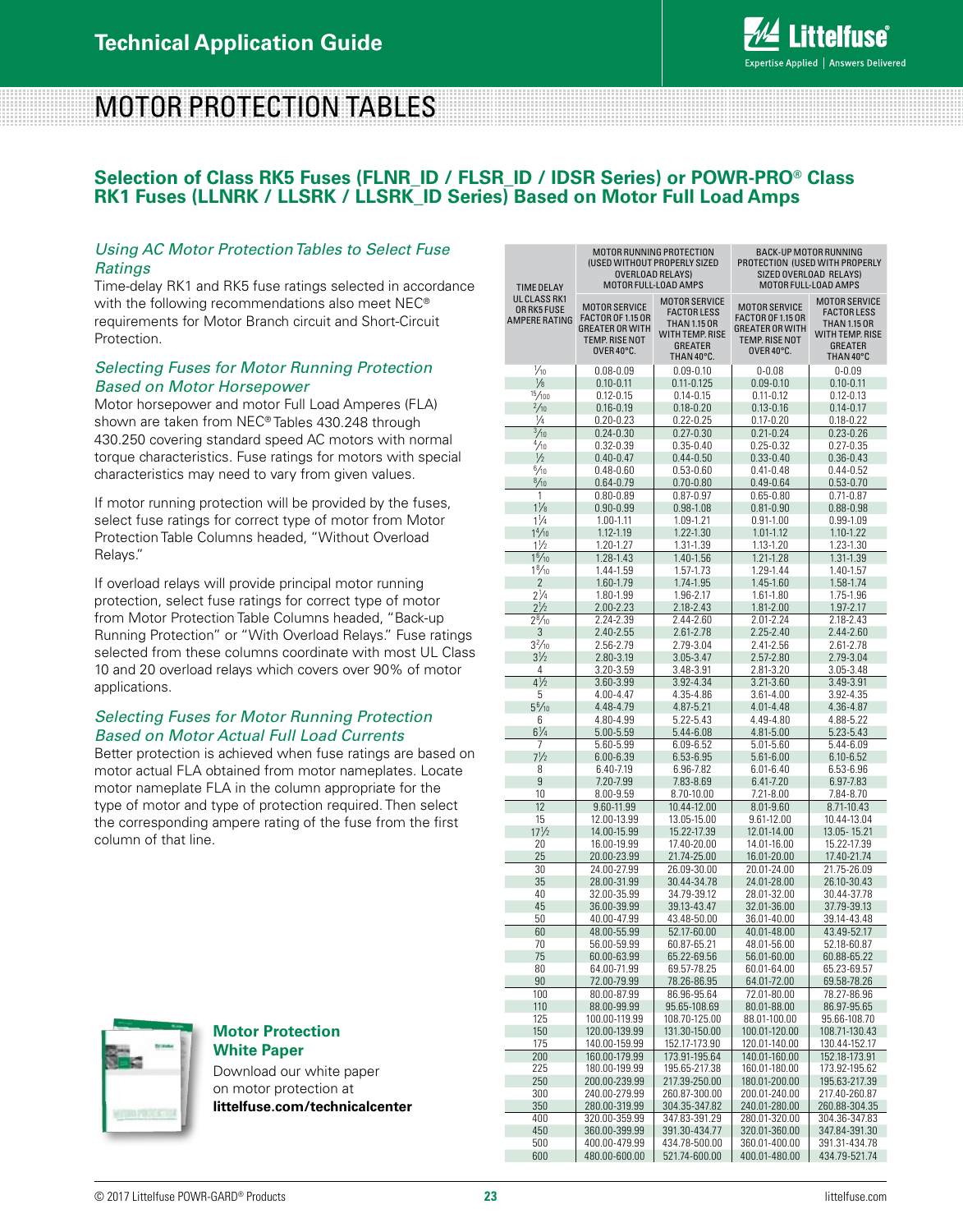# MOTOR PROTECTION TABLES

### **Selection of Class RK5 Fuses (FLNR\_ID / FLSR\_ID / IDSR Series) or POWR-PRO® Class RK1 Fuses (LLNRK / LLSRK / LLSRK\_ID Series) Based on Motor Horsepower**

|                                                                                                                 |                  | WITHOUT OVERLOAD                            | <b>RELAYS</b>                  | WITH OVERLOAD RELAYS           |                                |                  |  |  |  |  |  |
|-----------------------------------------------------------------------------------------------------------------|------------------|---------------------------------------------|--------------------------------|--------------------------------|--------------------------------|------------------|--|--|--|--|--|
|                                                                                                                 |                  |                                             | $S.F. = LESS$                  |                                | $S.F. = LESS$                  | <b>SWITCH OR</b> |  |  |  |  |  |
| <b>MOTOR</b>                                                                                                    | <b>FULL LOAD</b> | $S.F. = 1.15 OR$                            | <b>THAN 1.15 OR</b>            | $S.F. = 1.15 OR$               | <b>THAN 1.15 OR</b>            | <b>FUSE CLIP</b> |  |  |  |  |  |
| <b>HP</b>                                                                                                       | <b>AMPS</b>      | MORE, TEMP<br><b>RISE NOT</b>               | <b>TEMP RISE</b>               | MORE, TEMP<br><b>RISE NOT</b>  | <b>TEMP RISE</b>               | RATING           |  |  |  |  |  |
|                                                                                                                 |                  | OVER 40°C                                   | <b>MORE THAN</b>               | OVER 40°C                      | <b>MORE THAN</b>               |                  |  |  |  |  |  |
|                                                                                                                 |                  |                                             | $40^{\circ}$ C                 |                                | $40^{\circ}$ C                 |                  |  |  |  |  |  |
| 120 VOLT 1-PHASE MOTORS (120V CIRCUIT)<br>$\frac{1}{6}$<br>$5^{6}/10$<br>$5\frac{6}{10}$<br>30<br>4.4<br>5<br>5 |                  |                                             |                                |                                |                                |                  |  |  |  |  |  |
| $\frac{1}{4}$                                                                                                   | 5.8              | $\overline{1}$                              | $6\frac{1}{4}$                 | 7 <sup>1</sup> / <sub>2</sub>  | $\overline{7}$                 | 30               |  |  |  |  |  |
| $\frac{1}{3}$                                                                                                   | 7.2              | 9                                           | 8                              | 9                              | 9                              | 30               |  |  |  |  |  |
| $\frac{1}{2}$                                                                                                   | 9.8              | 12                                          | 10                             | 15                             | 12                             | 30               |  |  |  |  |  |
| $^{3}/_{4}$                                                                                                     | 13.8             | 15                                          | 15                             | 17 <sup>1</sup> / <sub>2</sub> | 17 <sup>1</sup> / <sub>2</sub> | 30               |  |  |  |  |  |
| $\mathbf{1}$                                                                                                    | 16               | 20                                          | 17 <sup>1</sup> / <sub>2</sub> | 20                             | 20                             | 30               |  |  |  |  |  |
| $1\frac{1}{2}$<br>$\overline{2}$                                                                                | 20<br>24         | 25<br>30                                    | 20<br>25                       | 25<br>30                       | 25<br>30                       | 30<br>30         |  |  |  |  |  |
|                                                                                                                 |                  | 230 VOLT 1-PHASE MOTORS (240V CIRCUIT)      |                                |                                |                                |                  |  |  |  |  |  |
| $\frac{1}{6}$                                                                                                   | 2.2              | $2\frac{1}{2}$                              | $2\frac{1}{2}$                 | $2^{8}/10$                     | $2^{8}/10$                     | 30               |  |  |  |  |  |
| $\frac{1}{4}$                                                                                                   | 2.9              | 3 <sub>2</sub>                              | $3^{2/10}$                     | 4                              | $3\frac{1}{2}$                 | 30               |  |  |  |  |  |
| $\frac{1}{3}$                                                                                                   | 3.6              | $4^{1/2}$                                   | 4                              | $4\frac{1}{2}$                 | $4\frac{1}{2}$                 | 30               |  |  |  |  |  |
| 1/2                                                                                                             | 4.9              | $5^{6}/10$                                  | $5^{6}/10$                     | $6\frac{1}{4}$                 | 6                              | 30               |  |  |  |  |  |
| $^{3}/_{4}$                                                                                                     | 6.9              | 8                                           | $7\frac{1}{2}$                 | 9                              | 8                              | 30               |  |  |  |  |  |
| 1<br>$1\frac{1}{2}$                                                                                             | 8<br>10          | 10<br>12                                    | 9<br>10                        | 10<br>15                       | 10<br>12                       | 30<br>30         |  |  |  |  |  |
| $\overline{2}$                                                                                                  | 12               | 15                                          | 12                             | 15                             | 15                             | 30               |  |  |  |  |  |
| 3                                                                                                               | 17               | 20                                          | 17 <sup>1</sup> /2             | 25                             | 20                             | 30               |  |  |  |  |  |
| 5                                                                                                               | 28               | 35                                          | $30*$                          | 35                             | 35                             | 60               |  |  |  |  |  |
| 7 <sup>1</sup>                                                                                                  | 40               | 50                                          | 45                             | 50                             | 50                             | 60               |  |  |  |  |  |
| 10                                                                                                              | 50               | 60                                          | 50                             | 70                             | 60                             | 60               |  |  |  |  |  |
| $\frac{1}{2}$                                                                                                   | 2.5              | 200 VOLT 3-PHASE MOTORS (208V CIRCUIT)<br>3 | $2^{8}/10$                     | $3^{2}/10$                     | 3                              | 30               |  |  |  |  |  |
| $^{3}/4$                                                                                                        | 3.7              | $4\frac{1}{2}$                              | 4                              | 5                              | $4\frac{1}{2}$                 | 30               |  |  |  |  |  |
| 1                                                                                                               | 4.8              | 6                                           | $5^{6/10}$                     | $6\frac{1}{4}$                 | 6                              | 30               |  |  |  |  |  |
| $1\frac{1}{2}$                                                                                                  | 6.9              | 8                                           | 7 <sup>1</sup> /2              | 7 <sup>1</sup> /2              | 8                              | 30               |  |  |  |  |  |
| 2                                                                                                               | 7.8              | 9                                           | 8                              | 10                             | 9                              | 30               |  |  |  |  |  |
| 3                                                                                                               | 11               | 12                                          | 12                             | 15                             | 15                             | 30               |  |  |  |  |  |
| 5<br>$7\frac{1}{2}$                                                                                             | 17.5<br>25.3     | 20<br>$30*$                                 | 20<br>$25*$                    | 25<br>35                       | 25<br>$30*$                    | 30<br>60         |  |  |  |  |  |
| 10                                                                                                              | 32.2             | 40                                          | 35                             | 45                             | 40                             | 60               |  |  |  |  |  |
| 15                                                                                                              | 48.3             | 60                                          | 50                             | <b>70t</b>                     | 60                             | 60               |  |  |  |  |  |
| 20                                                                                                              | 62.1             | 75                                          | 70                             | 80                             | 75                             | 100              |  |  |  |  |  |
| 25                                                                                                              | 78.2             | 90                                          | 80                             | 100                            | 90                             | 100              |  |  |  |  |  |
| 30<br>40                                                                                                        | 92<br>120        | 110<br>150                                  | $100*$<br>125                  | 125<br>150                     | 110<br>150                     | 200<br>200       |  |  |  |  |  |
| 50                                                                                                              | 150              | 175                                         | 150                            | 200                            | 175                            | 200              |  |  |  |  |  |
| 60                                                                                                              | 177              | $200*$                                      | $200*$                         | 225                            | 225                            | 400              |  |  |  |  |  |
| 75                                                                                                              | 221              | 250                                         | 250                            | 300                            | 300                            | 400              |  |  |  |  |  |
| 100                                                                                                             | 285              | 350                                         | 300                            | 400                            | 350                            | 400              |  |  |  |  |  |
| 125<br>150                                                                                                      | 359<br>414       | $400*$<br>500                               | $400*$<br>450                  | 450<br>600                     | 450<br>500                     | 600<br>600       |  |  |  |  |  |
|                                                                                                                 |                  | 230 VOLT 3-PHASE MOTORS (240V CIRCUIT)      |                                |                                |                                |                  |  |  |  |  |  |
| $\frac{1}{2}$                                                                                                   | 2.2              | 2 <sup>8</sup> /10                          | $2\frac{1}{2}$                 | $2^{8/10}$                     | $2^{8/10}$                     | 30               |  |  |  |  |  |
| $^{3}/4$                                                                                                        | 3.2              | 4                                           | $3\frac{1}{2}$                 | 4                              | 4                              | 30               |  |  |  |  |  |
| 1                                                                                                               | 4.2              | 5                                           | $4\frac{1}{2}$                 | $5^{6}/10$                     | 5                              | 30               |  |  |  |  |  |
| $1\frac{1}{2}$                                                                                                  | 6.0              | $7\frac{1}{2}$                              | $6\frac{1}{4}$                 | $7\frac{1}{2}$                 | $7\frac{1}{2}$                 | 30               |  |  |  |  |  |
| 2<br>3                                                                                                          | 6.8              | 8<br>12                                     | 7 <sup>1</sup> /2<br>10        | 9<br>12                        | 8<br>12                        | 30               |  |  |  |  |  |
| 5                                                                                                               | 9.6<br>15.2      | 17 <sup>1</sup> / <sub>2</sub>              | 17 <sup>1</sup> /2             | 20                             | 17 <sup>1</sup> /2             | 30<br>30         |  |  |  |  |  |
| $7\frac{1}{2}$                                                                                                  | 22               | 25                                          | 25                             | 30                             | 30                             | 30               |  |  |  |  |  |
| 10                                                                                                              | 28               | 35                                          | $30*$                          | 35                             | 35                             | 60               |  |  |  |  |  |
| 15                                                                                                              | 42               | 50                                          | 45                             | 60                             | 50                             | 60               |  |  |  |  |  |
| 20                                                                                                              | 54               | $60*$                                       | $60*$                          | 70                             | 70                             | 100              |  |  |  |  |  |
| 25<br>30                                                                                                        | 68<br>80         | 80<br>100                                   | 75<br>90                       | 90<br>100                      | 80<br>100                      | 100<br>100       |  |  |  |  |  |
| 40                                                                                                              | 104              | 125                                         | 110                            | 150                            | 125                            | 200              |  |  |  |  |  |
| 50                                                                                                              | 130              | 150                                         | 150                            | 175                            | 150                            | 200              |  |  |  |  |  |
| 60                                                                                                              | 154              | 175                                         | 175                            | 200                            | 200                            | 200              |  |  |  |  |  |
| 75                                                                                                              | 192              | 225                                         | $200*$                         | 250                            | 225                            | 400              |  |  |  |  |  |
| 100<br>125                                                                                                      | 248<br>312       | 300<br>350                                  | 250<br>350                     | 350<br>400                     | 300<br>400                     | 400<br>400       |  |  |  |  |  |
| 150                                                                                                             | 360              | 450                                         | 400*                           | 450                            | 450                            | 600              |  |  |  |  |  |
| 200                                                                                                             | 480              | 600                                         | 500                            | 600                            | 600                            | 600              |  |  |  |  |  |

|                                        |                  |                                | <b>WITHOUT OVERLOAD</b><br><b>RELAYS</b> | WITH OVERLOAD RELAYS |                                |                  |  |  |  |  |  |
|----------------------------------------|------------------|--------------------------------|------------------------------------------|----------------------|--------------------------------|------------------|--|--|--|--|--|
|                                        |                  |                                | $S.F. = LESS$                            | $S.F. = LESS$        |                                | <b>SWITCH OR</b> |  |  |  |  |  |
| <b>MOTOR</b>                           | <b>FULL LOAD</b> | $S.F. = 1.15 OR$               | <b>THAN 1.15 OR</b>                      | $S.F. = 1.15 OR$     | <b>THAN 1.15 OR</b>            | <b>FUSE CLIP</b> |  |  |  |  |  |
| <b>HP</b>                              | <b>AMPS</b>      | MORE, TEMP                     | <b>TEMP RISE</b>                         | MORE, TEMP           | <b>TEMP RISE</b>               | RATING           |  |  |  |  |  |
|                                        |                  | <b>RISE NOT</b>                | <b>MORE THAN</b>                         | <b>RISE NOT</b>      | <b>MORE THAN</b>               |                  |  |  |  |  |  |
|                                        |                  | OVER 40°C                      | 40°C                                     | OVER 40°C            | $40^{\circ}$ C                 |                  |  |  |  |  |  |
| 460 VOLT 3-PHASE MOTORS (480V CIRCUIT) |                  |                                |                                          |                      |                                |                  |  |  |  |  |  |
| $\frac{1}{2}$                          | 1.1              | 1 <sup>4</sup> /10             | $1\frac{1}{4}$                           | 1 <sup>4</sup> /10   | 1 <sup>4</sup> /10             | $\overline{30}$  |  |  |  |  |  |
| $\frac{3}{4}$                          | 1.6              | $\overline{2}$                 | 1 <sup>8</sup> /10                       | $\overline{2}$       | $\overline{2}$                 | 30               |  |  |  |  |  |
| 1                                      | 2.1              | $2\frac{1}{2}$                 | $2\frac{1}{4}$                           | $2^{8/10}$           | $2\frac{1}{2}$                 | 30               |  |  |  |  |  |
| $1\frac{1}{2}$                         | 3.0              | 3 <sup>1</sup> / <sub>2</sub>  | $3^{2}/10$                               | 4                    | $3\frac{1}{2}$                 | 30               |  |  |  |  |  |
| 2                                      | 3.4              | 4                              | $3\frac{1}{2}$                           | $4\frac{1}{2}$       | 4                              | 30               |  |  |  |  |  |
| $\overline{3}$                         | 4.8              | $5^{6}/10$                     | 5                                        | 6                    | $5^{6}/10$                     | 30               |  |  |  |  |  |
| 5                                      | 7.6              | 9                              | 8                                        | 10                   | 9                              | 30               |  |  |  |  |  |
| 7 <sup>1</sup> / <sub>2</sub>          | 11               | 12                             | 12                                       | 15                   | 15                             | 30               |  |  |  |  |  |
| 10                                     | 14               | 17 <sup>1</sup> / <sub>2</sub> | 15                                       | 17 <sup>1</sup> /2   | 17 <sup>1</sup> / <sub>2</sub> | 30               |  |  |  |  |  |
| 15                                     | 21               | 25                             | 20                                       | 30                   | 25                             | 30               |  |  |  |  |  |
| 20                                     | 27               | $30*$                          | $30*$                                    | 35                   | 35                             | 60               |  |  |  |  |  |
| 25                                     | 34               | 40                             | 35                                       | 45                   | 40                             | 60               |  |  |  |  |  |
| 30                                     | 40               | 50                             | 45                                       | 50                   | 50                             | 60               |  |  |  |  |  |
| 40                                     | 54               | $60*$                          | $60*$                                    | 70                   | $60*$                          | 100              |  |  |  |  |  |
| 50                                     | 65               | 80                             | 70                                       | 90                   | 75                             | 100              |  |  |  |  |  |
| 60                                     | 77               | 90                             | 80                                       | 100                  | 90                             | 100              |  |  |  |  |  |
| 75                                     | 96               | 110                            | 110                                      | 125                  | 125                            | 200              |  |  |  |  |  |
| 100                                    | 124              | 150                            | 125                                      | 175                  | 150                            | 200              |  |  |  |  |  |
| 125                                    | 156              | 175                            | 175                                      | 200                  | 200                            | 200              |  |  |  |  |  |
| 150                                    | 180              | 225                            | $200*$                                   | 225                  | 225                            | 400              |  |  |  |  |  |
| 200                                    | 240              | 300                            | 250                                      | 300                  | 300                            | 400              |  |  |  |  |  |
|                                        |                  |                                | 575 VOLT 3-PHASE MOTORS (600V CIRCUIT)   |                      |                                |                  |  |  |  |  |  |
| $\frac{1}{2}$                          | 0.9              | $1\frac{1}{8}$                 | 1                                        | $1\frac{1}{8}$       | $1\frac{1}{8}$                 | $\overline{30}$  |  |  |  |  |  |
| $\frac{3}{4}$                          | 1.3              | 1 <sup>6</sup> /10             | 1 <sup>4</sup> /10                       | 1 <sup>6</sup> /10   | 1 <sup>6</sup> /10             | 30               |  |  |  |  |  |
| $\mathbf{1}$                           | 1.7              | $\overline{2}$                 | 1 <sup>8</sup> /10                       | $2^{1/4}$            | $\overline{2}$                 | 30               |  |  |  |  |  |
| $1\frac{1}{2}$                         | 2.4              | 3                              | $2\frac{1}{2}$                           | 3                    | 3                              | 30               |  |  |  |  |  |
| 2                                      | 2.7              | $3^{2}/10$                     | $2^{8}/10$                               | $3\frac{1}{2}$       | $3^{2}/10$                     | 30               |  |  |  |  |  |
| $\overline{3}$                         | 3.9              | $4\frac{1}{2}$                 | 4                                        | 5                    | $4\frac{1}{2}$                 | 30               |  |  |  |  |  |
| 5                                      | 6.1              | $7\frac{1}{2}$                 | 7                                        | 8                    | $7\frac{1}{2}$                 | 30               |  |  |  |  |  |
| 7 <sup>1</sup> / <sub>2</sub>          | 9                | 10                             | 10                                       | 12                   | 12                             | 30               |  |  |  |  |  |
| 10                                     | 11               | 12                             | 12                                       | 15                   | 15                             | 30               |  |  |  |  |  |
| 15<br>20                               | 17<br>22         | 20<br>25                       | 17 <sup>1</sup> / <sub>2</sub><br>25     | 25<br>30             | 20<br>30                       | 30<br>30         |  |  |  |  |  |
| $\overline{25}$                        | 27               | $30*$                          | $30*$                                    | 35                   | 35                             | 60               |  |  |  |  |  |
| 30                                     | 32               | 40                             | 35                                       | 40                   | 40                             | 60               |  |  |  |  |  |
| 40                                     | 41               | 50                             | 45                                       | 60                   | 50                             | 60               |  |  |  |  |  |
| 50                                     | 52               | 60                             | 60                                       | <b>70t</b>           | 60                             | 60               |  |  |  |  |  |
| 60                                     | 62               | 75                             | 70                                       | 80                   | 75                             | 100              |  |  |  |  |  |
| 75                                     | 77               | 90                             | 80                                       | 100                  | 90                             | 100              |  |  |  |  |  |
| 100                                    | 99               | 110                            | 110                                      | 125                  | 125                            | 200              |  |  |  |  |  |
| 125                                    | 125              | 150                            | 125                                      | 175                  | 150                            | 200              |  |  |  |  |  |
| 150                                    | 144              | 175                            | 150                                      | 200                  | 175                            | 200              |  |  |  |  |  |
| 200                                    | 192              | 225                            | $200*$                                   | 250                  | 225                            | 400              |  |  |  |  |  |

#### **NOTES**

S.F. = Motor Service Factor

\* Fuse Reducers Required

† 100 Amp Switch Required



#### **Motor Protection White Paper**

Download our white paper on motor protection at **littelfuse.com/technicalcenter**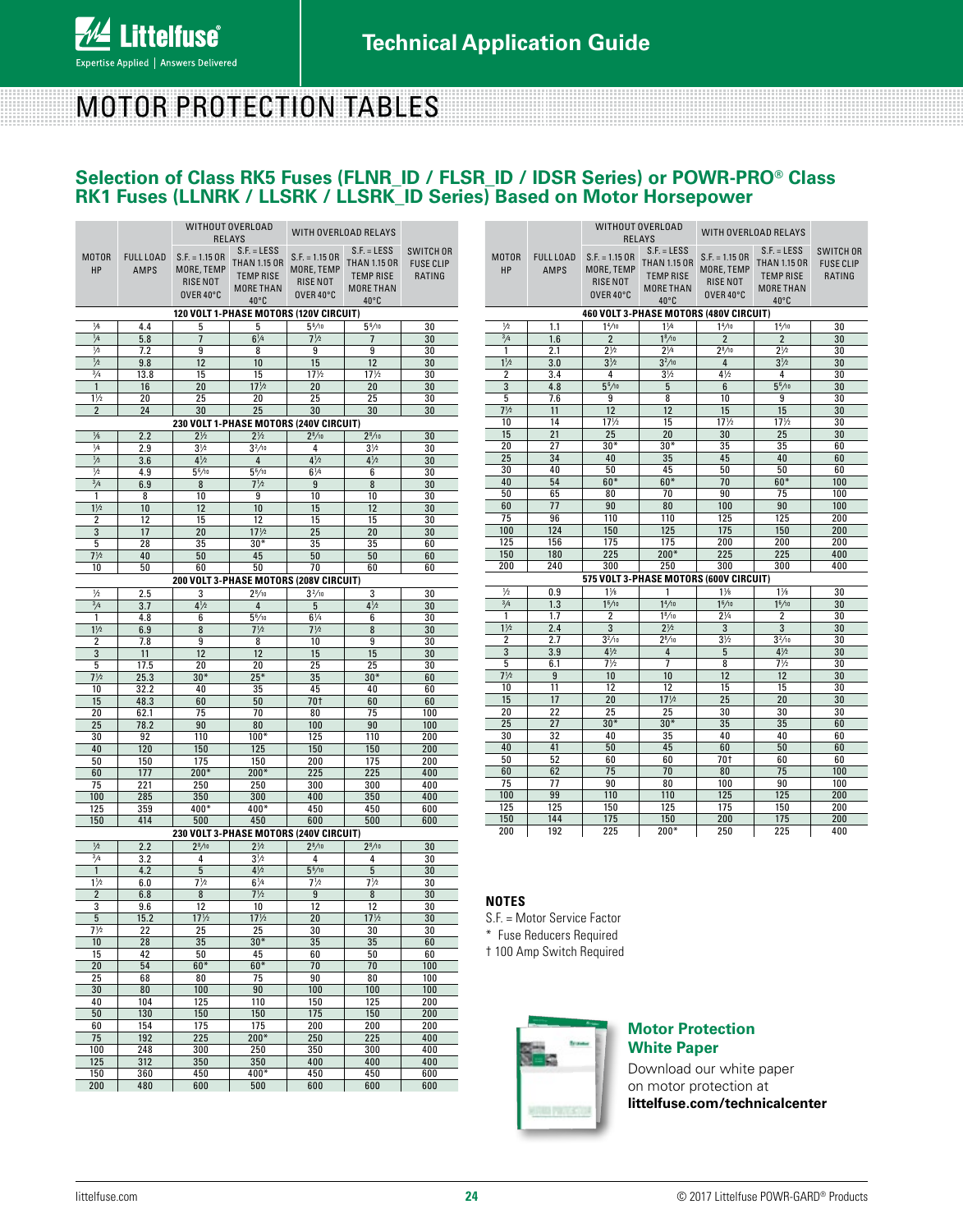

# MOTOR PROTECTION TABLES

### **Selection of POWR-PRO® Class J Fuses (JTD\_ID / JTD Series) Based on Motor Full Load Amps**

| MOTOR F.L.A.  | JTD ID/JTD<br>AMPERE RATING | MOTOR F.L.A.  | JTD ID/JTD<br>AMPERE RATING | MOTOR F.L.A.  | JTD ID/JTD<br>AMPERE RATING |
|---------------|-----------------------------|---------------|-----------------------------|---------------|-----------------------------|
| $0.00 - 0.60$ | $\frac{8}{10}$              | $12.1 - 14.5$ | $17 \frac{1}{2}$            | $76.1 - 84.0$ | 110                         |
| $0.61 - 0.80$ |                             | $14.6 - 17.0$ | 20                          | $84.1 - 90.0$ | 125                         |
| $0.81 - 1.00$ | $1\frac{1}{4}$              | $17.1 - 21.0$ | 25                          | $90.1 - 102$  | 150                         |
| $1.01 - 1.20$ | $1\frac{1}{2}$              | $21.1 - 25.0$ | 30                          | $103 - 125$   | 175                         |
| $1.21 - 1.65$ |                             | $25.1 - 28.5$ | 35                          | $126 - 144$   | 200                         |
| $1.66 - 2.00$ | $2\frac{1}{2}$              | $28.6 - 34.0$ | 40                          | $145 - 162$   | 225                         |
| $2.01 - 2.40$ | 3                           | $34.1 - 37.0$ | 45                          | $163 - 180$   | 250                         |
| $2.41 - 3.30$ | 4                           | $37.1 - 41.0$ | 50                          | $181 - 204$   | 300                         |
| $3.31 - 4.10$ | 5                           | $41.1 - 48.0$ | 60                          | $205 - 240$   | 350                         |
| $4.11 - 4.90$ | 6                           | $48.1 - 52.0$ | 70                          | $241 - 288$   | 400                         |
| $4.91 - 6.40$ | 8                           | $52.1 - 59.0$ | 80                          | $289 - 312$   | 450                         |
| $6.41 - 8.00$ | 10                          | $59.1 - 66.0$ | 90                          | $313 - 360$   | 500                         |
| $8.01 - 9.80$ | 12                          | $66.1 - 76.0$ | 100                         | $361 - 432$   | 600                         |
| $9.81 - 12.0$ | 15                          |               |                             |               |                             |

*NOTE: For severe motor starting conditions, fuses may be sized up to 225% motor F.L.A. (See NEC® Article 430.52 for Exceptions)*

## **Selection of CCMR Time-Delay Fuses Based on Motor Full Load Amps**

| MOTOR FULL LOAD CURRENT (F.L.A.) |                                                              |                 |                                                              |                                                              |                              |                    |  |  |
|----------------------------------|--------------------------------------------------------------|-----------------|--------------------------------------------------------------|--------------------------------------------------------------|------------------------------|--------------------|--|--|
|                                  | FOR MOTORS WITH AN ACCELERATION<br>TIME OF 2 SECONDS OR LESS |                 | FOR MOTORS WITH AN ACCELERATION<br>TIME OF 5 SECONDS OR LESS | FOR MOTORS WITH AN ACCELERATION<br>TIME OF 8 SECONDS OR LESS | CCMR<br><b>AMPERE RATING</b> |                    |  |  |
| MIN. F.L.A. (1)                  | MAX F.L.A. (3)                                               | MIN. F.L.A. (1) | <b>MAX F.L.A. (3)</b>                                        | MIN F.L.A. (2)                                               | <b>MAX F.L.A. (3)</b>        |                    |  |  |
| 0.2                              | 0.2                                                          | 0.2             | 0.2                                                          | 0.2                                                          | 0.2                          | 3/10               |  |  |
| 0.3                              | 0.4                                                          | 0.3             | 0.4                                                          | 0.3                                                          | 0.3                          | $\frac{1}{2}$      |  |  |
| 0.4                              | 0.6                                                          | 0.4             | 0.5                                                          | 0.4                                                          | 0.5                          | 8/10               |  |  |
| 0.5                              | 0.7                                                          | 0.5             | 0.6                                                          | 0.5                                                          | 0.6                          | $\mathbf{1}$       |  |  |
| 0.6                              | 1.0                                                          | 0.6             | 0.9                                                          | 0.6                                                          | 0.8                          | $1\frac{1}{4}$     |  |  |
| 0.8                              | 1.1                                                          | 0.8             | 1.0                                                          | 0.7                                                          | 0.9                          | $1\frac{1}{2}$     |  |  |
| 0.9                              | 1.3                                                          | 0.9             | 1.1                                                          | 0.8                                                          | 1.0                          | 1 <sup>8</sup> /10 |  |  |
| 1.1                              | 1.4                                                          | 1.1             | 1.2                                                          | 0.9                                                          | 1.1                          | $\overline{2}$     |  |  |
| 1.2                              | 2.1                                                          | 1.2             | 2.1                                                          | 1.2                                                          | 1.8                          | $2\frac{1}{2}$     |  |  |
| 1.5                              | 2.6                                                          | 1.5             | 2.6                                                          | 1.4                                                          | 2.3                          | 3                  |  |  |
| $\overline{1.8}$                 | 3.0                                                          | 1.8             | 3.0                                                          | $\overline{1.6}$                                             | $\overline{2.6}$             | $3\frac{1}{2}$     |  |  |
| 2.1                              | 3.4                                                          | 2.1             | 3.2                                                          | 1.8                                                          | 2.8                          | 4                  |  |  |
| 2.3                              | 3.9                                                          | 2.3             | 3.3                                                          | 2.0                                                          | 2.8                          | $4\frac{1}{2}$     |  |  |
| 2.6                              | 4.3                                                          | 2.6             | 3.4                                                          | 2.3                                                          | 2.8                          | 5                  |  |  |
| 2.9                              | 4.8                                                          | 2.9             | 3.7                                                          | 2.5                                                          | 3.1                          | $5\frac{6}{10}$    |  |  |
| 3.3                              | 5.2                                                          | 3.3             | 4.0                                                          | 2.7                                                          | 3.4                          | 6                  |  |  |
| 3.5                              | 5.4                                                          | 3.5             | 4.1                                                          | 2.8                                                          | 3.5                          | $6\frac{1}{4}$     |  |  |
| 3.6                              | 5.7                                                          | 3.6             | 4.2                                                          | 3.2                                                          | 3.7                          | $\overline{7}$     |  |  |
| 4.1                              | 5.8                                                          | 4.1             | 4.3                                                          | 3.4                                                          | 3.8                          | $7\frac{1}{2}$     |  |  |
| 4.3                              | 6.2                                                          | 4.3             | 4.6                                                          | 3.6                                                          | 4.2                          | 8                  |  |  |
| 4.6                              | 6.9                                                          | 4.6             | 5.2                                                          | 4.0                                                          | 4.5                          | $\overline{9}$     |  |  |
| 5.2                              | 7.7                                                          | 5.2             | 5.8                                                          | 4.5                                                          | 4.9                          | 10                 |  |  |
| 5.8                              | 8.9                                                          | 5.8             | 6.6                                                          | 5.4                                                          | 5.5                          | 12                 |  |  |
| 6.9                              | 10.0                                                         | 6.9             | 7.7                                                          | 6.7                                                          | 6.7                          | 15                 |  |  |
| 8.9                              | 13.5                                                         | 8.9             | 10.0                                                         | 6.8                                                          | 9.0                          | 20                 |  |  |
| 11.5                             | 15.8                                                         | 11.2(2)         | 11.8                                                         | $\overline{9.0}$                                             | 11.0                         | 25                 |  |  |
| 14.3                             | 17.8                                                         | 13.4(2)         | 13.4                                                         | 10.0                                                         | 15.0                         | 30                 |  |  |
| 20.7                             | 23.3                                                         | 16.1            | 17.9                                                         | 15.6                                                         | 15.9                         | 35                 |  |  |
| 23.7                             | 26.7                                                         | 18.4            | 20.5                                                         | 17.8                                                         | 18.2                         | 40                 |  |  |
| 26.6                             | 30.0                                                         | 20.7            | 23.1                                                         | 20.0                                                         | 20.4                         | 45                 |  |  |
| 30.0                             | 33.3                                                         | 23.0            | 25.6                                                         | 22.3                                                         | 22.7                         | $\overline{50}$    |  |  |
| 35.5                             | 40.0                                                         | 27.6            | 30.1                                                         | 26.7                                                         | 27.3                         | 60                 |  |  |

1 Based on NEC<sup>®</sup> requirement limiting the rating of time-delay fuses to 175% of motor F.L.A., or next higher rating.

2 Based on NEC® exception permitting fuse rating to be increased, but not to exceed, 225% motor F.L.A., however per NEC® Article 430.52 Class CC (0-30) fuses can now be sized up to 400% of motor F.L.A.

3 Based on Littelfuse CCMR time-delay characteristics.

*NOTE: These values were calculated for motors with Locked Rotor Current (LRA), not exceeding the following values:*

| MOTOR F.L.A.  | *I RA |
|---------------|-------|
| $0.00 - 1.00$ | 850%  |
| $1.01 - 2.00$ | 750%  |
| $2.01 - 10.0$ | 650%  |
| $10.1 - 17.8$ | 600%  |

\*If motor LRA varies from these values, contact Littelfuse.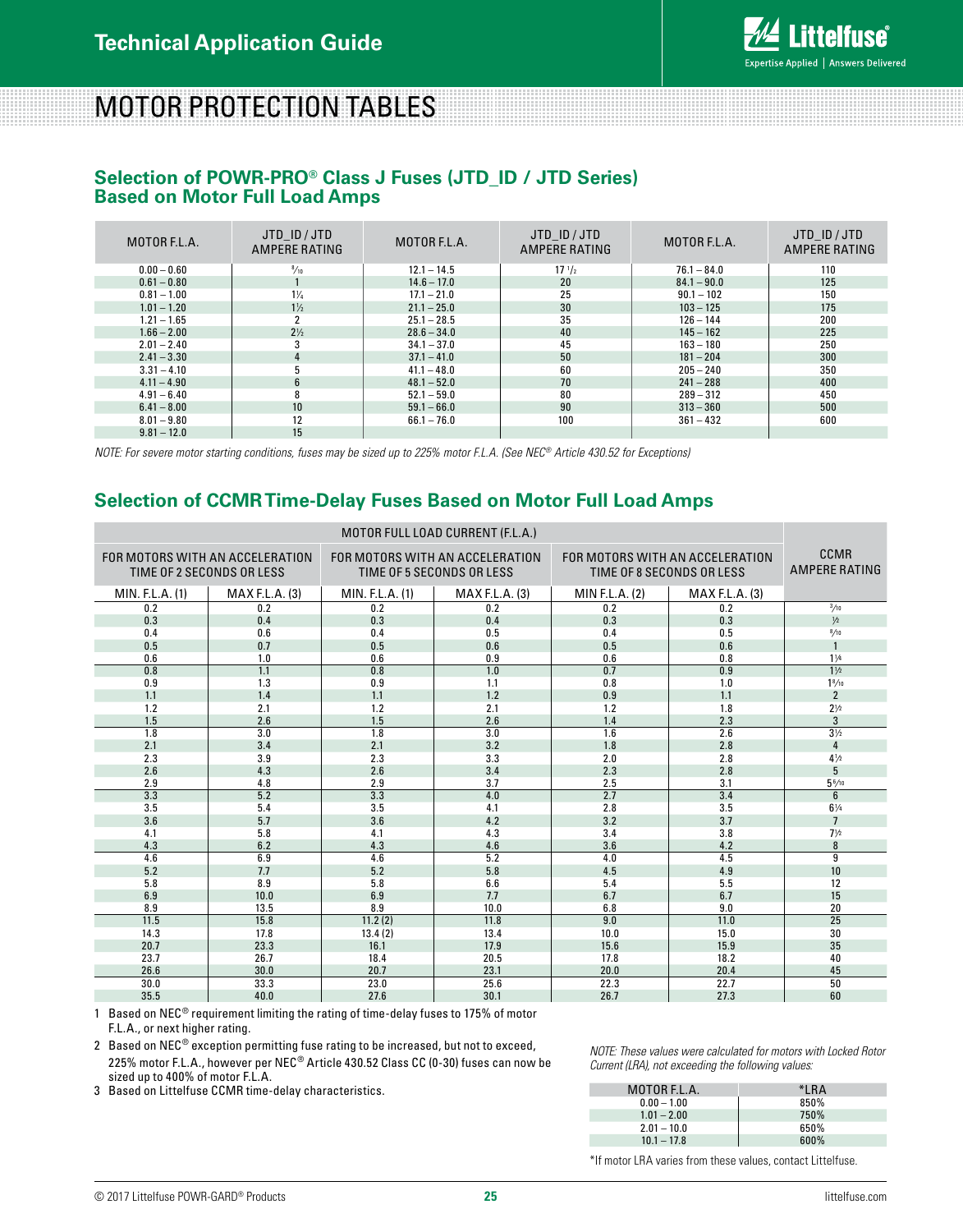# UL FUSE CLASSES AND SELECTION CHART

|                                  | <b>LITTELFUSE</b>           |                                    | <b>AC RATINGS</b>                                    |                                      |                                      | <b>DC RATINGS</b>               |                                      |                                     | RECOMMENDED                                   |
|----------------------------------|-----------------------------|------------------------------------|------------------------------------------------------|--------------------------------------|--------------------------------------|---------------------------------|--------------------------------------|-------------------------------------|-----------------------------------------------|
| <b>UL CLASS</b>                  | <b>SERIES</b>               | <b>OVERLOAD</b><br>CHARACTERISTICS | <b>VOLTAGE</b><br>(VOLTS)                            | <b>CURRENT</b><br>(AMPERES)          | <b>INTERRUPTING</b><br>(AMPERES)     | <b>VOLTAGE</b><br>(VOLTS)       | <b>CURRENT</b><br>(AMPERES)          | <b>INTERRUPTING</b><br>(AMPERES)    | <b>FUSE BLOCKS AND</b><br><b>FUSE HOLDERS</b> |
|                                  | <b>KLPC</b>                 | Time-Delay                         | 600                                                  | $200 - 6000$                         | 200K / 300K*                         | 480                             | $200 - 6000$                         | 20,000                              |                                               |
| L                                | <b>KLLU</b>                 | Time-Delay                         | 600                                                  | $601 - 4000$                         | 200,000                              | 300                             | $601 - 4000$                         | 20,000                              |                                               |
|                                  | LDC                         | Fast-Acting                        | 600                                                  | $150 - 2000$                         | 200,000                              | 600                             | 150 - 2000                           | 50,000                              |                                               |
|                                  | LLNRK                       | Time-Delay                         | 250                                                  | $0.1 - 600$                          |                                      | 125                             | $0.1 - 600$                          |                                     | LFR25                                         |
|                                  | LLSRK_ID                    | Time-Delay                         | 600                                                  | $0.1 - 600$<br>$0.1 - 600$           | 200K / 300K*                         | 300                             | $0.1 - 600$<br>$0.1 - 600$           |                                     | LFR60<br>LFR60                                |
| RK <sub>1</sub>                  | <b>LLSRK</b><br><b>KLNR</b> | Time-Delay<br>Fast-Acting          | 600<br>250                                           | $1 - 600$                            |                                      | 300<br>125                      | $1 - 600$                            | 20,000                              | LFR25                                         |
|                                  |                             |                                    |                                                      |                                      | 200,000                              | 250                             | $1 - 30$                             |                                     |                                               |
|                                  | <b>KLSR</b>                 | Fast-Acting                        | 600                                                  | $1 - 600$                            |                                      | 300                             | $35 - 600$                           |                                     | LFR60                                         |
|                                  | FLNR ID                     |                                    | 250                                                  | $35 - 600$                           |                                      | 125                             | $35 - 600$                           |                                     | LFR25                                         |
| RK <sub>5</sub>                  | <b>FLNR</b><br>FLSR ID      | Time-Delay                         | 250<br>600                                           | $0.1 - 600$<br>$0.1 - 600$           | 200K / 300K*                         | 125<br>300                      | $0.1 - 600$<br>$0.1 - 600$           | 20,000                              |                                               |
|                                  | <b>FLSR</b>                 |                                    | 600                                                  | $0.1 - 600$                          |                                      | 300                             | $0.1 - 600$                          |                                     | LFR60                                         |
|                                  | <b>IDSR</b>                 |                                    | 600                                                  | $0.1 - 600$                          |                                      | 600                             | $0.1 - 600$                          |                                     |                                               |
|                                  | JTD ID                      | Time-Delay                         | 600                                                  | $0.8 - 600$                          | 200K / 300K*                         | 300                             | $0.8 - 100$                          | 20,000                              |                                               |
| J                                | <b>JTD</b>                  | Time-Delay                         | 600                                                  | $0.8 - 600$                          |                                      | 500                             | $110 - 600$                          |                                     | LFJ60 · LFPSJ                                 |
|                                  | JLS                         | Fast-Acting                        | 600                                                  | $1 - 600$                            | 200,000                              | $\overline{\phantom{a}}$<br>160 | $\overline{\phantom{a}}$<br>$1 - 60$ | $\overline{\phantom{a}}$            | $LFT30$ $\bullet$                             |
|                                  | JLLN                        |                                    | 300                                                  | $1 - 1200$                           |                                      | 125                             | 70 - 1200                            |                                     | LSCR002 (700-800A)                            |
| Т                                | <b>JLLS</b>                 | Fast-Acting                        | 600                                                  | $1 - 1200$                           | 200,000                              | 300                             | $1 - 1200$                           | 20,000                              | $LFT60$ $\bullet$                             |
|                                  |                             |                                    |                                                      |                                      |                                      |                                 |                                      |                                     | LSCR002 (700-800A)                            |
|                                  |                             |                                    |                                                      |                                      |                                      | 250<br>250                      | $0.2 - 2$<br>$4.5 - 10$              |                                     | L60030C . LFPSC .                             |
|                                  | CCMR                        | Time-Delay                         | 600                                                  | $0.2 - 30$                           | 200K / 300K*                         | 300                             | $2.25 - 4$                           |                                     | LINKOO C .                                    |
| CC                               |                             |                                    |                                                      |                                      |                                      | 500                             | $12 - 30$                            | 20,000                              | $571 - 572 -$                                 |
|                                  | KLDR                        | Time-Delav                         | 600                                                  | $0.1 - 30$                           | 200.000                              | 300                             | $0.1 - 30$                           |                                     | LEC . LEY                                     |
| CD                               | KLKR<br>CCMR                | Fast-Acting<br>Time-Delay          | 600<br>600                                           | $0.1 - 30$<br>$35 - 60$              | 200,000<br>200K / 300K*              | 300<br>250                      | $0.1 - 30$<br>$35 - 60$              | 20,000                              | LFC60060                                      |
|                                  |                             |                                    | 600                                                  | $0.2 - 20$                           |                                      |                                 |                                      |                                     | LFG480 (1 - 20A)                              |
| G                                | <b>SLC</b>                  | Time Lag                           | 480                                                  | $25 - 60$                            | 100,000                              | 170                             | $0.5 - 60$                           | 10,000                              | LFG480 (25 - 60A)                             |
|                                  | SPF                         | Solar                              | $\overline{\phantom{a}}$                             | $\overline{\phantom{m}}$             | $\overline{\phantom{a}}$             | 1000                            | $1 - 30$                             | 20,000                              | LFPHV                                         |
| Solar                            | <b>SPFJ</b>                 | Solar                              | $\overline{\phantom{0}}$                             |                                      | $\overline{\phantom{0}}$             | 1000                            | $70 - 450$                           | 20K (70 - 200A)<br>10K (250 - 400A) | LFJ1000                                       |
|                                  |                             |                                    |                                                      |                                      |                                      |                                 |                                      | 20K (400A)                          |                                               |
|                                  | SPFI                        | Solar                              | $\qquad \qquad -$                                    | $\overline{\phantom{a}}$             | $\qquad \qquad -$                    | 1000                            | $2 - 20$                             | 20,000                              | Not Required                                  |
|                                  | SPXV                        | Solar                              | $\equiv$                                             | $\equiv$                             | $\equiv$                             | 1500                            | $6 - 30$                             | 30,000                              | LPXV                                          |
|                                  | <b>SPXI</b>                 | Solar                              | $\equiv$                                             |                                      | $\equiv$                             | 1500                            | $2.5 - 3.5$                          | 15,000<br>20K (1 - 60A)             | Not Required                                  |
|                                  | <b>NLN</b>                  |                                    | 250                                                  | $1 - 600$                            |                                      | 250                             | $1 - 600$                            | 50K (70 - 600A)                     | LFH25                                         |
|                                  |                             | Fast-Acting                        |                                                      |                                      |                                      | 600                             | $1 - 7$                              |                                     |                                               |
| <b>K5</b>                        | <b>NLS</b>                  |                                    | 600                                                  | $1 - 600$                            | 50,000                               | 500<br>400                      | $8 - 30$<br>$35 - 60$                | 20K (1 - 60A)                       | LFH60                                         |
|                                  |                             |                                    |                                                      |                                      |                                      |                                 | 600                                  | $70 - 200$                          | 50K (70 - 600A)                               |
|                                  |                             |                                    |                                                      |                                      |                                      | 500                             | $225 - 600$                          |                                     |                                               |
|                                  | <b>L15S</b>                 |                                    | 150                                                  | $1 - 1000$                           |                                      | 150<br>100                      | $1 - 60$<br>$70 - 1000$              |                                     |                                               |
|                                  |                             |                                    |                                                      |                                      |                                      | 250                             | $1 - 200$                            |                                     |                                               |
| <b>Semiconductor</b>             | <b>L25S</b>                 | Very Fast-Acting                   | 250                                                  | $1 - 800$                            | 200,000                              | 200                             | $225 - 800$                          | 20,000                              | LSCR • 1LS<br>(except L70S)                   |
|                                  | <b>L50S</b>                 |                                    | 500                                                  | $10 - 800$                           |                                      | 450                             | $10 - 800$                           |                                     |                                               |
|                                  | L60S<br><b>L70S</b>         |                                    | 600<br>700                                           | $1 - 800$<br>$\overline{10} - 800$   |                                      | $\equiv$<br>650                 | $10 - 800$                           |                                     |                                               |
|                                  |                             |                                    | 250                                                  | $0.5 - 15$                           |                                      |                                 |                                      |                                     |                                               |
|                                  | <b>BLF</b>                  | Fast-Acting                        | 125                                                  | $20 - 30$                            | 10,000                               | $\qquad \qquad -$               |                                      |                                     |                                               |
|                                  | <b>BLN</b>                  | Fast-Acting                        | 250                                                  | $1 - 30$                             | 10,000                               | $\overline{\phantom{0}}$        |                                      | $\overline{\phantom{m}}$            |                                               |
|                                  | <b>BLS</b>                  | Fast-Acting                        | 600<br>250                                           | $0.2 - 5$<br>$6 - 10$                | 10,000                               | $\qquad \qquad -$               |                                      | $\qquad \qquad -$                   | L60030M . LFPSM .                             |
|                                  | <b>FLA</b>                  | Time-Delay                         | 125                                                  | $0.1 - 30$                           | 10,000                               | $\overline{\phantom{a}}$        | $\qquad \qquad -$                    | $\overline{\phantom{0}}$            | LINK00_M •                                    |
| <b>Midget</b><br>(Supplementary) | <b>FLM</b>                  | Time-Delay                         | 250                                                  | $0.1 - 30$                           | 10,000                               | 125                             | $0.1 - 30$                           | 10,000                              | $571 - 572 -$<br>LEB . LEX                    |
|                                  | FLO                         | Time-Delay                         | 500                                                  | $0.1 - 30$                           | 10,000                               | 300                             | $0.1 - 30$                           | 10,000                              |                                               |
|                                  | <b>KLK</b>                  | Fast-Acting                        | 600                                                  | $0.1 - 30$                           | 100K / 200K*                         | 500                             | $0.1 - 30$                           | 50,000                              |                                               |
|                                  | <b>KLKD</b>                 | Fast-Acting                        | 600                                                  | $0.1 - 30$                           | 100,000                              | 600                             | $0.1 - 30$                           | 50,000                              |                                               |
|                                  | <b>KLO</b>                  | Time-Delay                         | 600                                                  | $1 - 6$<br>0.44                      | 10,000<br>10,000                     | $\equiv$                        | 0.44                                 | $\equiv$<br>10,000                  |                                               |
|                                  | <b>FLU</b>                  | Fast-Acting                        | 1000                                                 | 11                                   | 20,000                               | 1000                            | 11                                   | 20,000                              | LFPHV                                         |
| Plug                             | SOO. TOO                    | Time-Delay                         | 125                                                  | $0.25 - 30$                          | 10,000                               | $\overline{\phantom{0}}$        | $\overline{\phantom{0}}$             |                                     | <b>Box Cover Units</b>                        |
|                                  | SLO, TLO                    | Medium Time-Delay                  | 125                                                  | $15 - 30$                            | 10,000                               | $\overline{\phantom{0}}$        | $\equiv$                             | $\equiv$                            |                                               |
|                                  | L17T<br><b>TLN</b>          |                                    | $\overline{\phantom{a}}$<br>$\overline{\phantom{a}}$ | $\equiv$<br>$\overline{\phantom{a}}$ | $\equiv$<br>$\overline{\phantom{m}}$ |                                 | 70 - 1200<br>$1 - 600$               |                                     | <b>LTFD Series</b><br>LFR25                   |
| <b>Telecom</b>                   |                             | Fast-Acting                        |                                                      |                                      |                                      | 170                             |                                      | 100,000                             | LTFD101 $\bullet$                             |
|                                  | <b>TLS</b>                  |                                    | $\overline{\phantom{0}}$                             | $\qquad \qquad -$                    | -                                    |                                 | $1 - 125$                            |                                     | LFT30060 (cartridge)                          |

\* Series are UL Listed with I.R. of 200,000A and Littelfuse® self-certified with 300,000A I.R.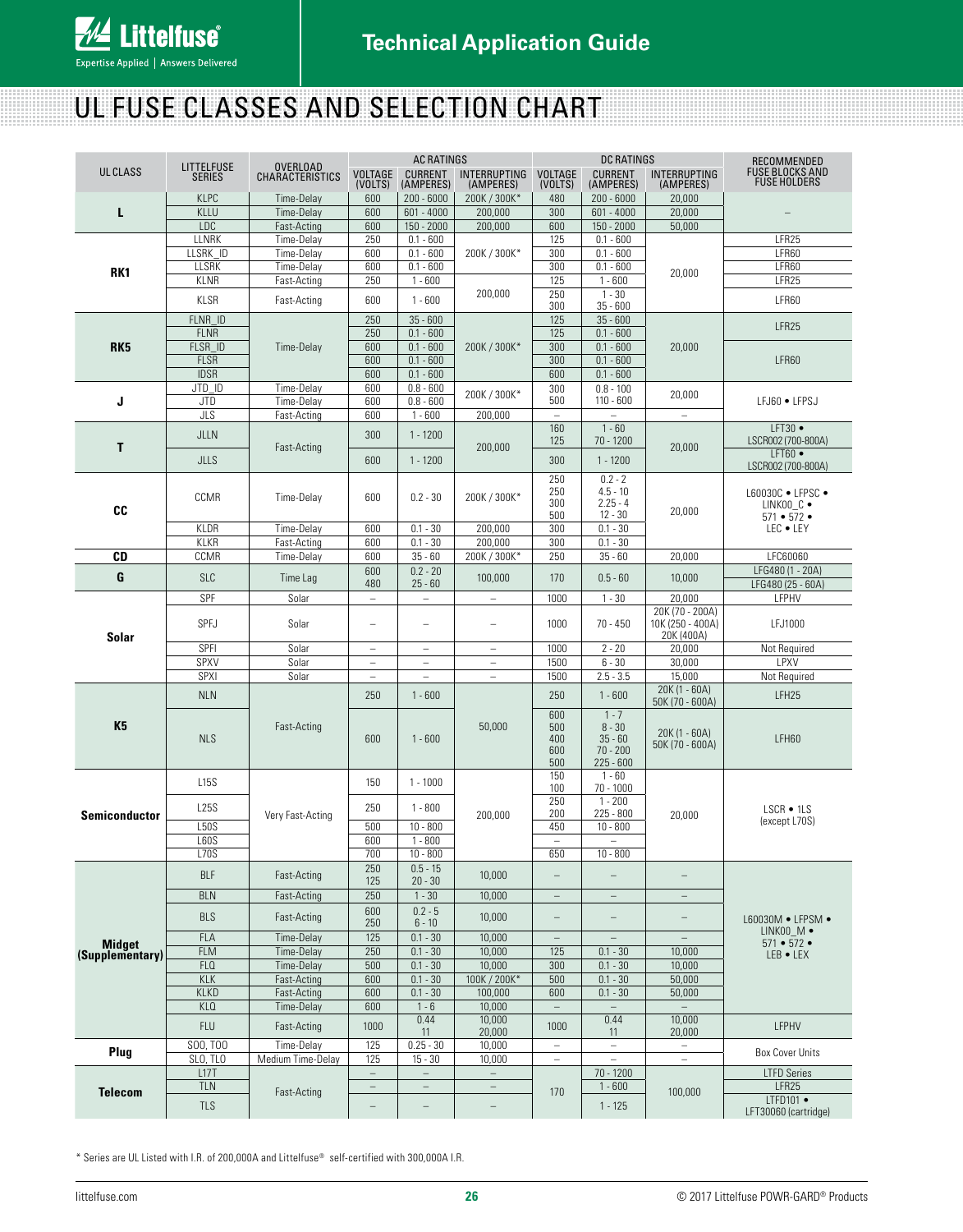

# CONDENSED CROSS REFERENCE

## Power (Electrical) and Electronic Fuses

This cross reference covers the most popular fuses for which there is a similar Littelfuse standard item. Furnished for your convenience, it is meant to serve as a guide only for product selection. We suggest you check all applicable specifications before making substitutions. For special applications, more complete information, and for fuse block and medium voltage fuse cross referencing, visit **littelfuse.com** or call **1-800-TEC-FUSE (1-800-832-3873).**

| COMPETITION       | LITTELFUSE            | <b>COMPETITION</b> | LITTELFUSE                         | <b>COMPETITION</b>                     | <b>LITTELFUSE</b>                                                 | COMPETITION                                                                                             | LITTELFUSE                       |
|-------------------|-----------------------|--------------------|------------------------------------|----------------------------------------|-------------------------------------------------------------------|---------------------------------------------------------------------------------------------------------|----------------------------------|
| 10KOTN            | <b>NLN</b>            | CNO                | FLO.                               | KBH                                    | <b>L50S</b>                                                       | <b>NRN</b>                                                                                              | <b>NLN</b>                       |
| 10KOTS            | <b>NLS</b>            | CRN-R              | FLNR_ID <sup>3</sup>               | KLM                                    | <b>KLKD</b>                                                       | NRN (15-60A)                                                                                            | <b>NLKP</b>                      |
| 50KOTN            | <b>NLN</b>            | CRS-R              | <b>FLSR_ID</b>                     | <b>KLMR</b>                            | <b>CCMR</b>                                                       | <b>NRS</b>                                                                                              | <b>NLS</b>                       |
| 50KOTS            | <b>NLS</b>            | CSF13X             | <b>L15S</b>                        | KLU                                    | <b>KLLU or KLPC</b>                                               | OT.                                                                                                     | <b>NLN</b>                       |
| Α                 | 251                   | CSF25X             | L25S (AC only)                     | ΚN                                     | KLNR                                                              | 0TM                                                                                                     | <b>BLF or BLN</b>                |
| A013F             | <b>L15S</b>           | CSF50P             | <b>L50S</b>                        | <b>KON</b>                             | <b>NLN</b>                                                        | 0TN                                                                                                     | <b>NLN</b>                       |
| A015F             | <b>L15S</b>           | CSF60C             | <b>KLC (AC only)</b>               | KOS                                    | <b>NLS</b>                                                        | <b>OTS</b>                                                                                              | <b>NLS</b>                       |
| A015R             | <b>L15S</b>           | CSF60X             | L60S (AC only)                     | <b>KRPC (SP)</b>                       | <b>KLPC</b>                                                       | <b>REN</b>                                                                                              | <b>FLNR or LLNRK<sup>5</sup></b> |
| A025F             | <b>L25S</b>           | CSF70P             | <b>L70S</b>                        | KRPC-L                                 | <b>KLPC</b>                                                       | <b>RES</b>                                                                                              | <b>FLSR or LLSRK<sup>5</sup></b> |
| A050F             | <b>L50S</b>           | CTN-R              | <b>KLNR</b>                        | KS                                     | <b>KLSR</b>                                                       | RF                                                                                                      | <b>FLNR or LLNRK<sup>5</sup></b> |
| A060F             | <b>L60S</b>           | CTS-R              | <b>KLSR</b>                        | <b>KTK</b>                             | <b>KLK</b>                                                        | <b>RFA</b>                                                                                              | <b>L15S</b>                      |
| A060URL           | <b>KLK</b>            | EBS                | <b>BLS</b>                         | <b>KTKR</b>                            | <b>KLKR</b>                                                       | <b>RFC</b>                                                                                              | <b>KLC</b>                       |
| A070F             | <b>L70S</b>           | ECNR               | FLNR_ID <sup>3</sup>               | <b>KTNR</b>                            | KLNR                                                              | RFL (750V)                                                                                              | L70S (700 V)                     |
| A13X              | <b>L15S</b>           | ECSR               | <b>FLSR_ID</b>                     | <b>KTSR</b>                            | <b>KLSR</b>                                                       | RFN (Ferraz)                                                                                            | <b>FLNR or LLNRK<sup>5</sup></b> |
| A25X              | L25S (AC only)        | <b>ELN</b>         | <b>FLNR or LLNRK<sup>5</sup></b>   | KTU                                    | <b>KLPC or LDC</b>                                                | RFS (Ferraz)                                                                                            | <b>FLSR or LLSRK<sup>5</sup></b> |
| A2D-R             | <b>LLNRK</b>          | ELS                | <b>FLSR or LLSRK<sup>5</sup></b>   | L                                      | <b>KLLU or KLPC</b>                                               | <b>RFV</b>                                                                                              | <b>L50S</b>                      |
| A2K-R             | <b>KLNR</b>           | ERN                | <b>FLNR or LLNRK<sup>5</sup></b>   | LCL                                    | <b>KLPC or KLLU</b>                                               | RHN                                                                                                     | <b>KLNR</b>                      |
| A3T               | <b>JLLN</b>           | ERS                | <b>FLSR or LLSRK<sup>5</sup></b>   | LCU                                    | <b>KLPC or KLLU</b>                                               | <b>RHS</b>                                                                                              | <b>KLSR</b>                      |
| A4BQ              | <b>KLPC</b>           | <b>FNA</b>         | <b>FLA</b>                         | <b>LENRK</b>                           | <b>LLNRK</b>                                                      | RLN (Ferraz)                                                                                            | <b>FLNR or LLNRK<sup>5</sup></b> |
| A4BT              | <b>KLLU or KLPC</b>   | <b>FNB</b>         | 235                                | LESRK                                  | LLSRK_ID                                                          | RLS (Ferraz)                                                                                            | <b>FLSR or LLSRK<sup>5</sup></b> |
| A4BY              | <b>KLPC or KLLU</b>   | <b>FNM</b>         | <b>FLM</b>                         | LKN                                    | <b>FLNR or LLNRK<sup>5</sup></b>                                  | S                                                                                                       | <b>SOO</b>                       |
| A4J               | JLS                   | <b>FNQ</b>         | FLO.                               | LKS                                    | <b>FLSR or LLSRK<sup>5</sup></b>                                  | SA                                                                                                      | SA <sub>0</sub>                  |
| A50P (type 1 & 4) | <b>L50S</b>           | FNQ-R              | <b>KLDR</b>                        | LKU                                    | <b>KLLU</b>                                                       | SC                                                                                                      | <b>SLC</b>                       |
| A60X              | <b>L60S</b>           | FRN-R              | $FLNR$ <sub><math>ID3</math></sub> | LONRK                                  | <b>LLNRK</b>                                                      | <b>SCLR</b>                                                                                             | <b>KLSR</b>                      |
| A6D-R             | LLSRK_ID <sup>4</sup> | FRS-R              | <b>FLSR_ID</b>                     | LOSRK                                  | LLSRK_ID                                                          | <b>SEC</b>                                                                                              | <b>SLC</b>                       |
| A6K-R             | <b>KLSR</b>           | FWA <sup>2</sup>   | <b>L15S</b>                        | LPCC                                   | <b>CCMR</b>                                                       | SF <sub>13</sub> X                                                                                      | <b>L15S</b>                      |
| A6T               | <b>JLLS</b>           | FWH <sup>2</sup>   | <b>L50S</b>                        | LPJ (SP)                               | JTD_ID                                                            | SF <sub>25</sub> X                                                                                      | <b>L25S</b>                      |
| A70P              | <b>L70S</b>           | FWP <sup>1</sup>   | <b>L70S</b>                        | LPNRK (SP)                             | <b>LLNRK</b>                                                      | SF50P                                                                                                   | <b>L50S</b>                      |
| ACK               | <b>CCK</b>            | FWX <sup>1</sup>   | <b>L25S</b>                        | LPSRK (SP)                             | LLSRK_ID <sup>4</sup>                                             | SF60X                                                                                                   | <b>L60S</b>                      |
| AG                | <b>SLC</b>            | GDA                | 216                                | <b>MCL</b>                             | KLK                                                               | SF70P                                                                                                   | <b>L70S</b>                      |
| AGA               | <b>AGA</b>            | GDB                | 217                                | <b>MDA</b>                             | 326                                                               | <b>SFE</b>                                                                                              | <b>SFE</b>                       |
| AGC               | 312                   | GDC                | 218                                | <b>MDL</b>                             | 313                                                               | SL                                                                                                      | <b>SLO</b>                       |
| AGU (1-30A)       | <b>BLN</b>            | GDL                | 313                                | MD <sub>0</sub>                        | 313                                                               | T                                                                                                       | <b>T00</b>                       |
| AGW               | AGW                   | GEB                | <b>LEB</b>                         | MDV                                    | 315                                                               | <b>TJN</b>                                                                                              | <b>JLLN</b>                      |
| AJT               | JTD_ID                | <b>GEBN</b>        | LET                                | <b>MDX</b>                             | 313                                                               | <b>TJS</b>                                                                                              | <b>JLLS</b>                      |
| ANL               | <b>CNL</b>            | GFA                | 251                                | <b>MEN</b>                             | <b>FLM</b>                                                        | TL.                                                                                                     | TL <sub>0</sub>                  |
| ANN               | <b>CNN</b>            | GFN                | <b>FLA</b>                         | ME <sub>0</sub>                        | <b>FLO</b>                                                        | TR                                                                                                      | FLNR_ID <sup>3</sup>             |
| ATC               | ATO (257)             | GGC                | 312                                | <b>MID</b>                             | <b>FLA</b>                                                        | <b>TRM</b>                                                                                              | <b>FLM</b>                       |
| AT-DE             | FLNR_ID <sup>3</sup>  | GGM                | 235                                | <b>MOF</b>                             | <b>BLN</b>                                                        | TRN-R                                                                                                   | FLNR_ID <sup>3</sup>             |
| <b>ATDR</b>       | <b>CCMR</b>           | GLR                | LGR                                | <b>MOL</b>                             | <b>BLF</b>                                                        | <b>TRS</b>                                                                                              | <b>FLSR_ID</b>                   |
| ATM (Ferraz)      | KLKD                  | <b>GMT</b>         | 481                                | MTH                                    | 312                                                               | TRS-R                                                                                                   | FLSR_ID <sup>4</sup>             |
| ATMR              | <b>KLKR</b>           | <b>HCLR</b>        | <b>KLKR</b>                        | <b>NCLR</b>                            | <b>KLNR</b>                                                       | XL25X                                                                                                   | <b>L25S</b>                      |
| AT <sub>0</sub>   | FLO.                  | <b>HCTR</b>        | <b>KLDR</b>                        | <b>NON</b>                             | <b>NLN</b>                                                        | XL50F                                                                                                   | L50S <sup>1</sup>                |
| <b>ATQR</b>       | <b>KLDR</b>           | <b>HEB</b>         | <b>LEB</b>                         | <b>NOS</b>                             | <b>NLS</b>                                                        | XL70F                                                                                                   | L70S <sup>1</sup>                |
| AX                | 481                   | <b>HET</b>         | LET                                |                                        |                                                                   |                                                                                                         |                                  |
| BAF               | <b>BLF</b>            | <b>HLR</b>         | LHR                                |                                        | 1) Check specific mounting dimensions before substituting.        |                                                                                                         |                                  |
| BAN               | <b>BLN</b>            | J                  | <b>JLS</b>                         |                                        |                                                                   | 2) Check fuse characteristics and mounting dimensions for specific application before substituting.     |                                  |
| <b>BBS</b>        | <b>BLS</b>            | JDL                | JTD_ID                             |                                        | 3) For 1/10 - 30 amperes, order non-indicating FLNR series fuses. |                                                                                                         |                                  |
| CJ                | JLS                   | JFL                | JLS                                | 4) Verify voltage for DC applications. |                                                                   |                                                                                                         |                                  |
| CJS               | JLS                   | <b>JHC</b>         | JTD_ID                             |                                        |                                                                   | 5) Littelfuse has discontinued Class H fuses and recommends upgrading to RK1 or RK5 Class fuses.        |                                  |
| CLF               | <b>KLPC or KLLU</b>   |                    | <b>JLLN</b>                        |                                        |                                                                   |                                                                                                         |                                  |
| CLL               | <b>KLLU or KLPC</b>   | JJN<br>JJS         | <b>JLLS</b>                        |                                        |                                                                   | A fuse may be used in circuits where the fuse's voltage rating is equal to or greater than the circuit  |                                  |
|                   |                       |                    |                                    |                                        |                                                                   | voltage, unless otherwise stated on the fuse. For example, the FLSR ID indicating fuse has a            |                                  |
| CLU               | <b>KLLU or KLPC</b>   | JKS                | JLS                                |                                        |                                                                   | voltage rating of 75-600 volts. This fuse can be used on 600 volts, 480 volts, 250 volts, 125 volts, or |                                  |
| СM                | BLF                   | KAA                | <b>L15S</b>                        |                                        |                                                                   | 75 volts. Never use a fuse in a circuit having a higher rated voltage than the fuse.                    |                                  |
| CMF               | BLN                   | KAB                | <b>L25S</b>                        |                                        |                                                                   |                                                                                                         |                                  |
| <b>CNM</b>        | FLM                   | KAC                | KLC                                |                                        |                                                                   |                                                                                                         |                                  |